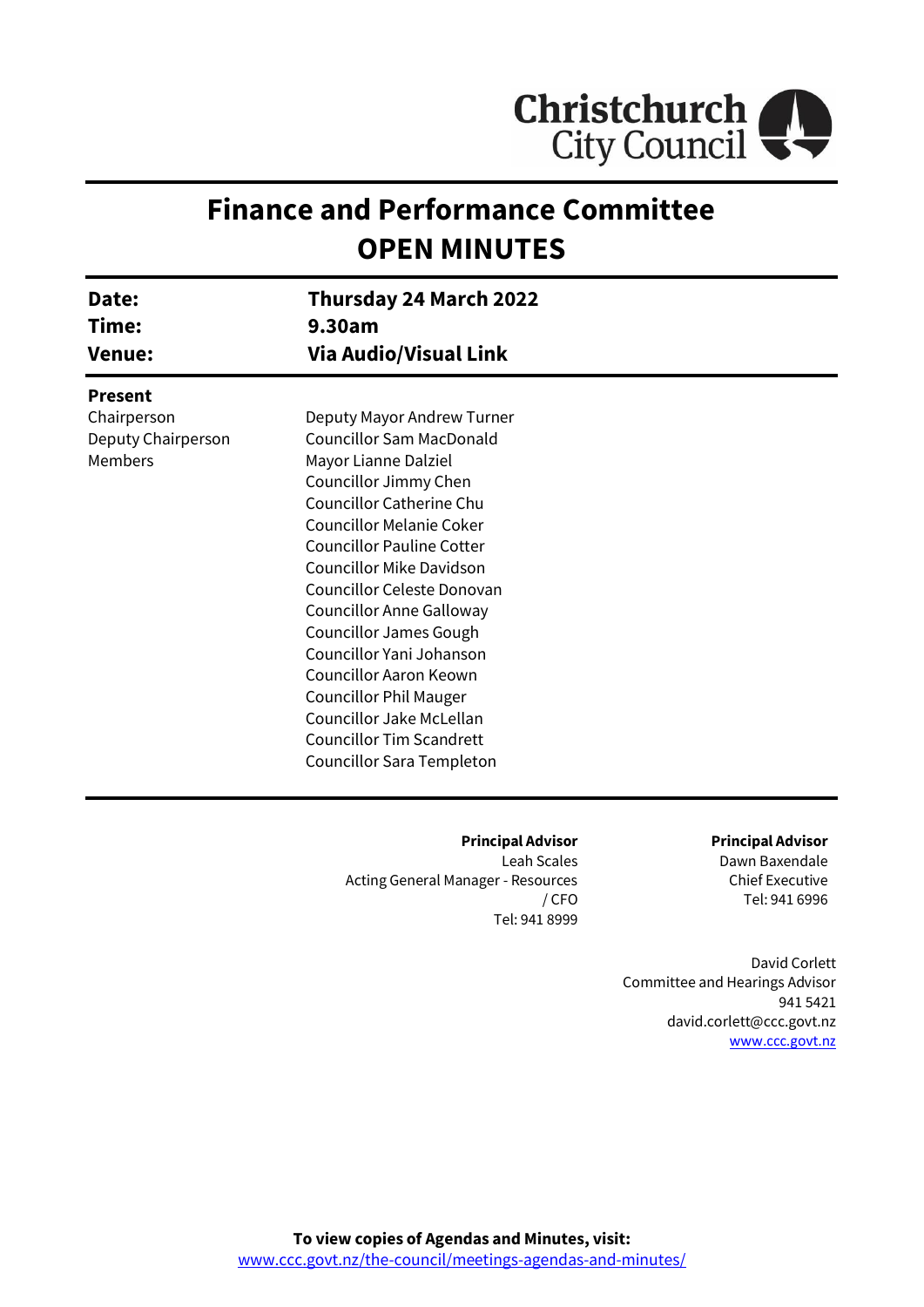

- **Part A Matters Requiring a Council Decision**
- **Part B Reports for Information**
- **Part C Decisions Under Delegation**

#### **Karakia Tīmatanga**: Deputy Mayor Turner

The agenda was dealt with in the following order.

### **1. Apologies Ngā Whakapāha**

#### **Part C Committee Resolved FPCO/2022/00015**

That the apologies received from Councillor Gough and Councillor Templeton for partial absence, apology from Councillor Chu for early departure and apology from Mayor Dalziel for lateness be accepted.

Deputy Mayor/Councillor Cotter **Carried**

## **2. Declarations of Interest Ngā Whakapuaki Aronga**

#### **Part B**

Item 12: The Mayor, Deputy Mayor Turner and Councillors Gough and Templeton are directors on the Board of Christchurch City Holdings Limited. Councillors Gough, MacDonald and Mauger are directors on the Board of Civic Building Limited.

Item 13: The Deputy Mayor and Councillor Davidson are on the Board of ChristchurchNZ Holdings Limited.

Item 14: Councillor Scandrett declared an interest in Item 14 relating to Venues Ōtautahi. Item 15: Councillor Mauger is a Director on the Board of Transwaste Canterbury Limited. Item 16: Councillor Chen is a Trust Board Member of the Riccarton Bush Trust

## **3. Confirmation of Previous Minutes Te Whakaāe o te hui o mua**

#### **Part C**

### **Committee Resolved FPCO/2022/00016**

That the minutes of the Finance and Performance Committee meeting held on Thursday, 24 February 2022 be confirmed.

Deputy Mayor/Councillor Chen **Carried**

## **4. Public Forum Te Huinga Whānui**

#### **Part B**

There were no public forum presentations.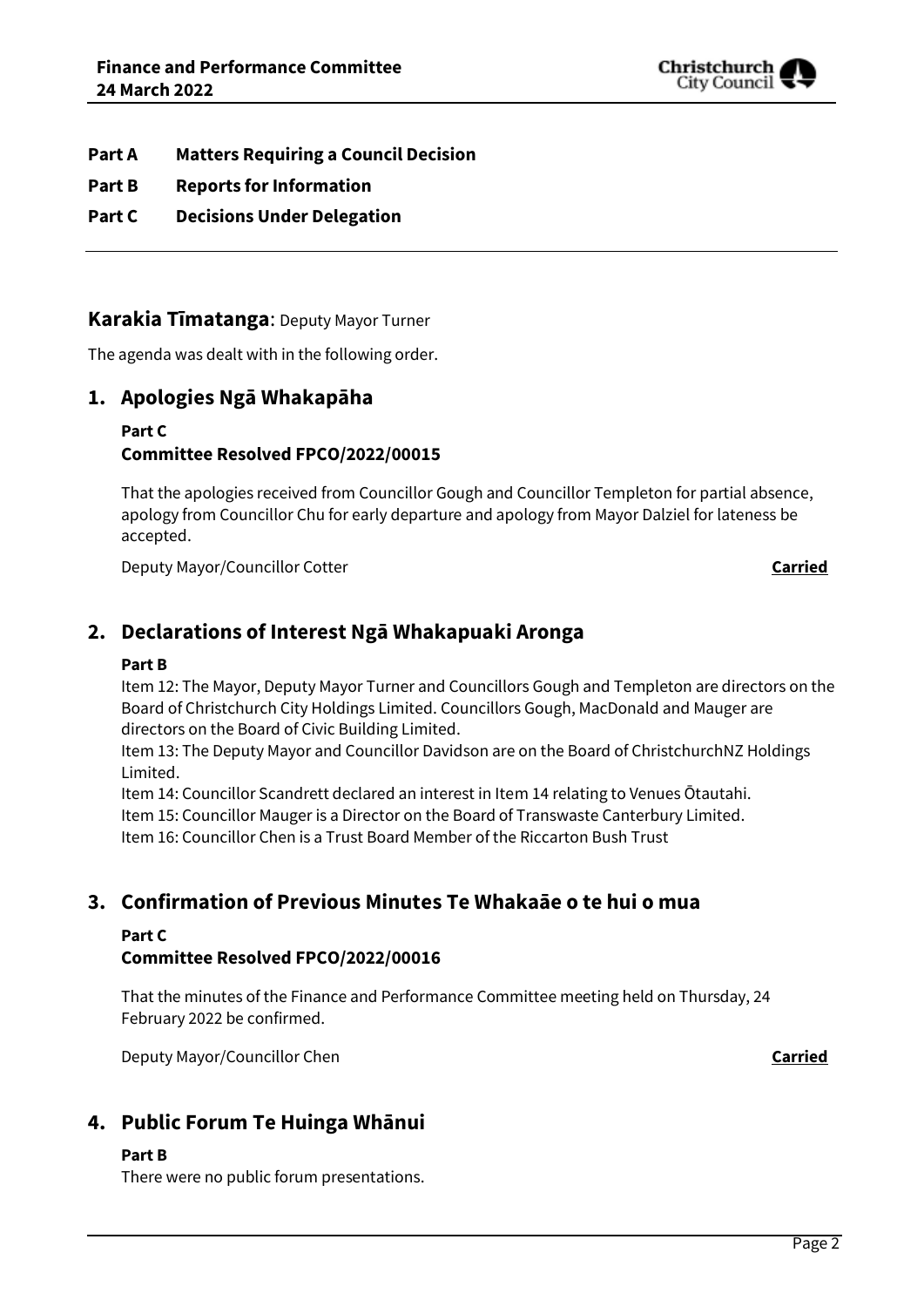

## **5. Deputations by Appointment Ngā Huinga Whakaritenga**

#### **Part B**

There were no deputations by appointment.

## **6. Presentation of Petitions Ngā Pākikitanga**

#### **Part B**

**6.1** Dr Tracey McLellan – Member of Parliament for Banks Peninsula presented a petition of 338 signatures (attached) from the Bromley community calling on the Christchurch City Council to move the Living Earth compost plant.

Petition request:

*The Bromley community calls on the Christchurch City Council to move the Living Earth compost plant.*

#### Reason:

*The plant has been emitting offensive odours for a long time, significantly and negatively impacting the lives of nearby residents. The local community has expressed concern that proposals to redevelop the facility would not succeed in eliminating the odours. Relocating the plant to a non-residential area is the only solution that would ensure the odour problem is resolved for long suffering Bromley residents.*

#### **Committee Resolved FPCO/2022/00017**

#### **Part B**

That the Finance and Performance Committee:

- 1. Thanks Dr McLellan for the petition presentation and refers the petition to staff; and
- 2. Requests that staff respond to the matters raised in the petition, in the report that is scheduled to come to the Committee in April 2022.

Councillor Cotter/Councillor Johanson **Carried**

#### **Attachments**

A Bromley petition  $\Rightarrow$ 

## **7. Key Performance Results February 2022**

### **Committee Resolved FPCO/2022/00018 Officer Recommendation accepted without change**

#### **Part C**

That the Finance and Performance Committee:

 $1.$ Receives the information provided in the Key Performance Results for February 2022.

Deputy Mayor/Councillor Chen **Carried**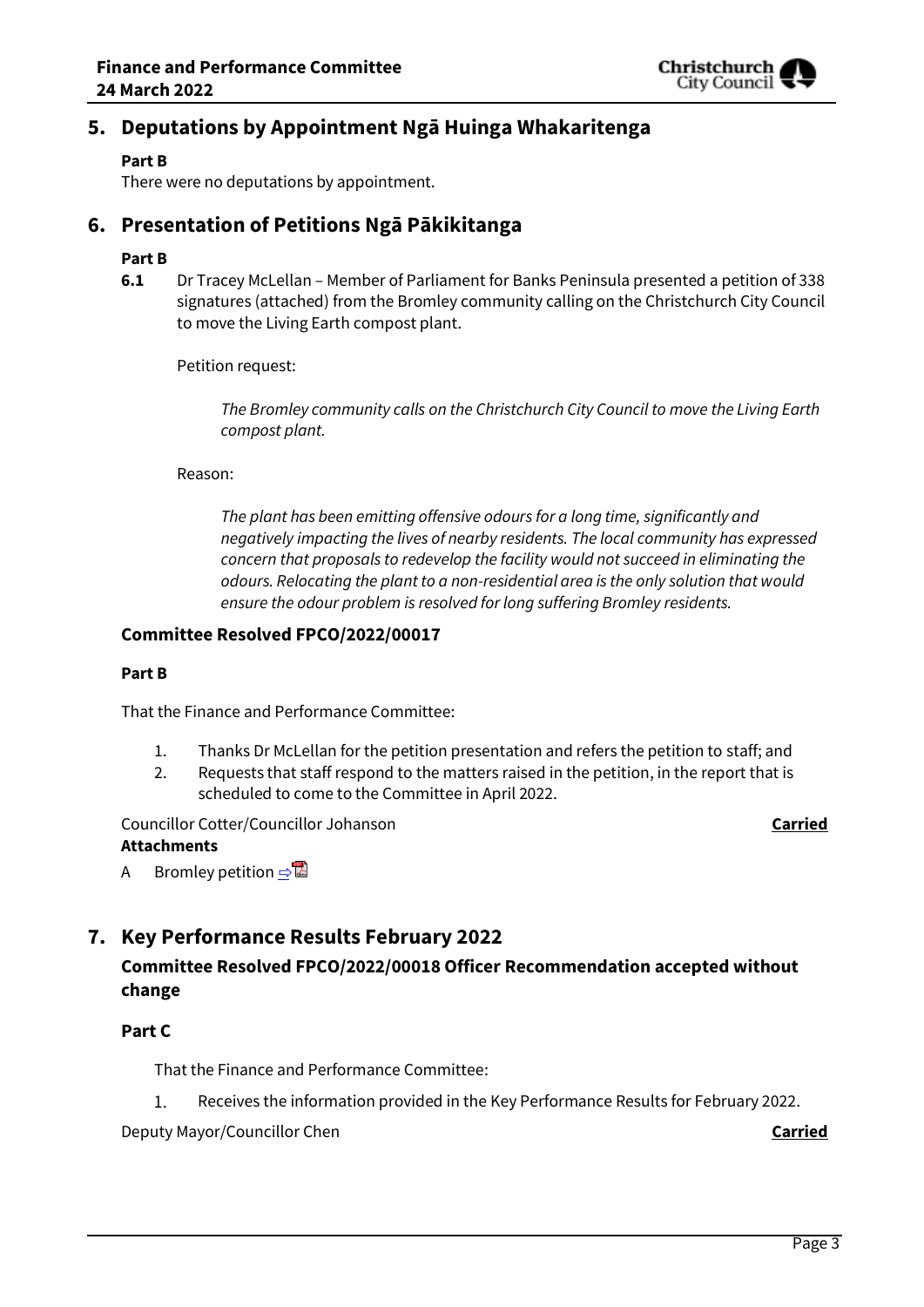

## **8. Corporate Finance Report - February 2022 Committee Resolved FPCO/2022/00019 Officer Recommendation accepted without change**

#### **Part C**

That the Finance and Performance Committee:

 $1.$ Receives the information in the Corporate Finance Report for February 2022.

Deputy Mayor/Councillor Cotter **Carried**

Councillor Templeton left the meeting at 10.15 am.

## **9. Capital Project Performance Report - February 2022 Committee Comment**

- 1. The Committee noted the reasons why some projects are experiencing delays. Staff to provide a memo with an estimate of the time it will take to complete sections of the Major Cycleway- Southern Express Route.
- 2. Staff to provide a short memo on the process that is employed to inform local communities of project delays in their area.
- 3. Staff to provide a memo on the status of Takapūneke Reserve.

#### **Officer Recommendations / Ngā Tūtohu**

That the Finance and Performance Committee:

1. Receive the information in the Capital Project Performance Report, Three Waters Delivery Enhancements, Watchlist Report, External Funded Report, Major Cycleways Report and the Project Delivery Complete FY22, to 28 February 2022.

#### **Committee Resolved FPCO/2022/00020**

#### **Part C**

That the Finance and Performance Committee:

- 1. Receive the information in the Capital Project Performance Report, Three Waters Delivery Enhancements, Watchlist Report, External Funded Report, Major Cycleways Report and the Project Delivery Complete FY22, to 28 February 2022.
- 2. Requests a memorandum from staff with advice on ways to improve the Council's relationship with Kiwirail, particularly with respect to the following issues:
	- a. Coordination between the Council and Kiwirail for delivering capital projects near rail corridors.
	- b. Enhancing the governance oversight of the relationship.
	- c. Improving governance to governance relationships between the Council and Kiwirail.

Councillor Johanson/Councillor Davidson **Carried**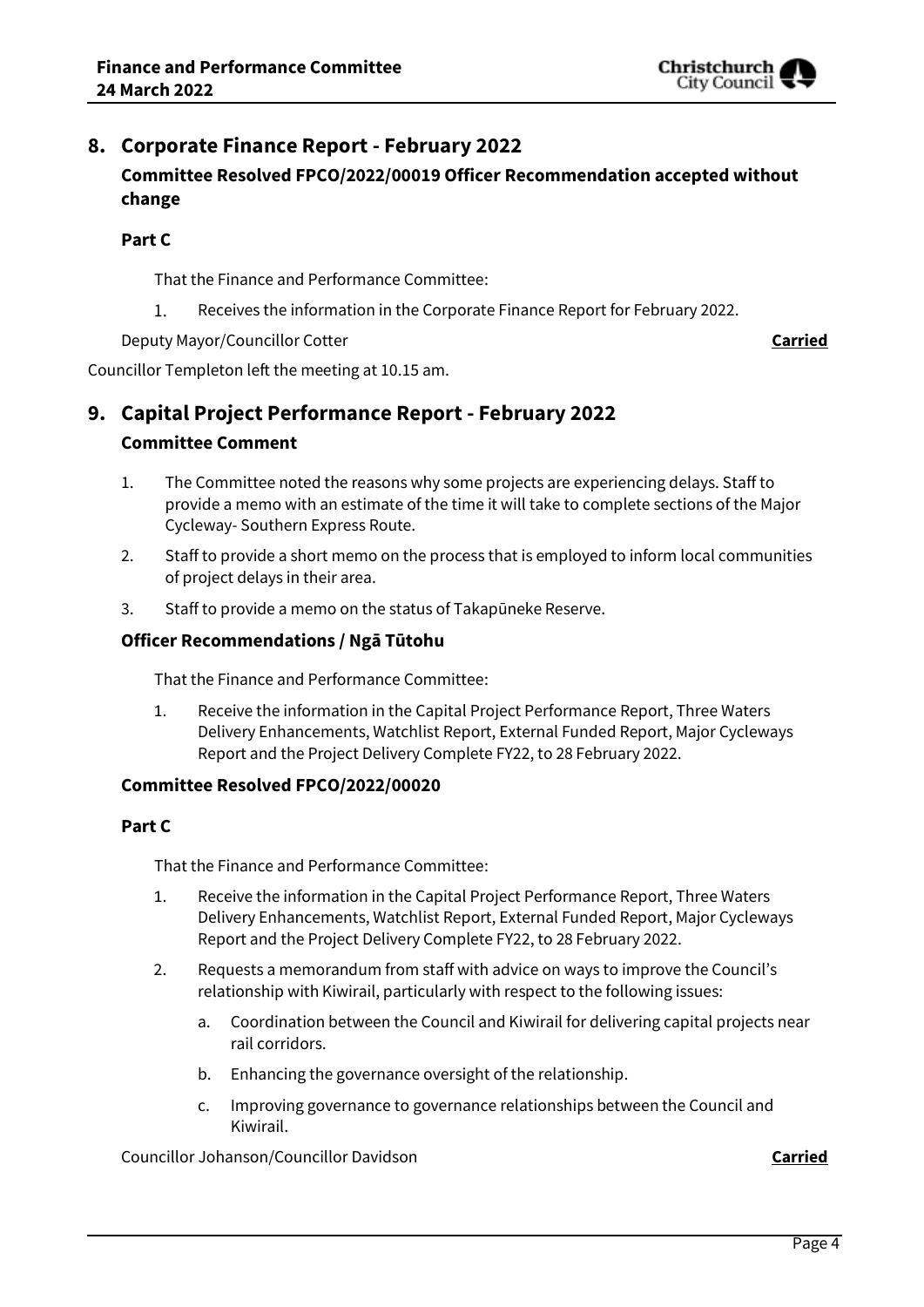

## **10. Close Out Report - Victoria Street (An Accessible City)**

**Committee Resolved FPCO/2022/00021 Officer Recommendation accepted without change**

#### **Part C**

That the Finance and Performance Committee:

Receive the information in the Victoria Street Project Close Out Report 1.

Councillor Chen/Councillor Cotter **Carried**

## **11. Electricity Procurement**

## **Committee Resolved FPCO/2022/00022 Officer Recommendation accepted without change**

#### **Part C**

That the Finance and Performance Committee:

 $1.$ Approve the procurement plan for electricity supply to engage with MBIE's All of Government procurement process to evaluate proposals from electricity retailers for 18 and 36 month terms.

Councillor MacDonald/Councillor Scandrett **Carried**

The meeting adjourned at 10.52 am and resumed at 11.10am. Deputy Mayor Turner declared an interest in items 12 and 13 and vacated the Chair at 11.10am. Councillor MacDonald assumed the Chair.

## **12. Council-controlled organisations - Half year reports for the six months ending 31 December 2021**

#### **Committee Resolved FPCO/2022/00023 Officer Recommendation accepted without change**

#### **Part C**

That the Finance and Performance Committee:

- 1. Receives the half year reports for the six months ending 31 December 2021 for Civic Building Ltd, Local Government Funding Agency and Rod Donald Banks Peninsula Trust; and
- 2. Receives the Interim Reports for Christchurch City Holdings Ltd and Christchurch International Airport Ltd for the six months ending 31 December 2021.

Councillor MacDonald/Councillor Mauger **Carried**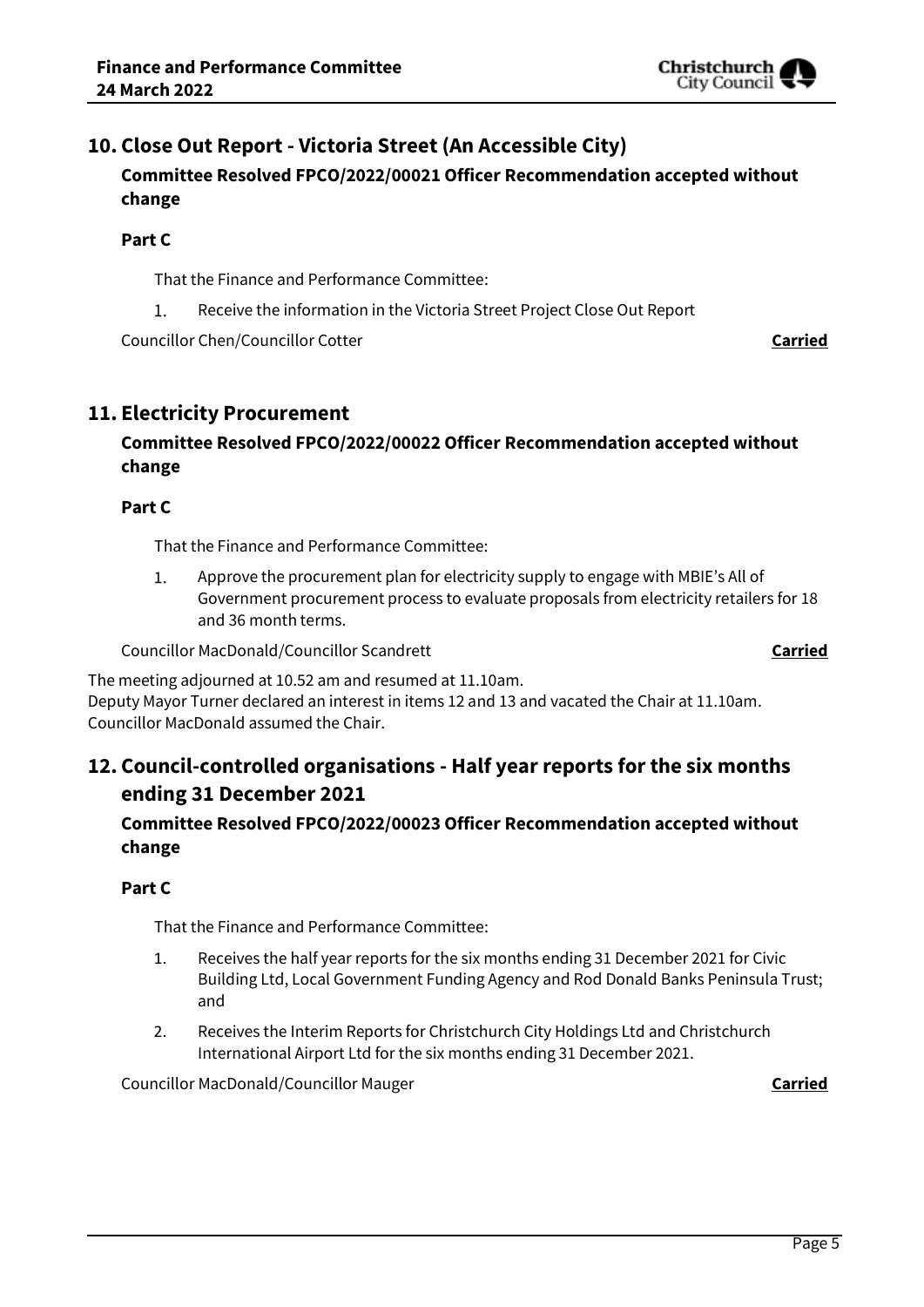

## **13. ChristchurchNZ Holdings Ltd - Interim Report for the six months to 31 December 2021**

Chief Executive Ali Adams spoke to their presentation (attached) **Committee Resolved FPCO/2022/00024 Officer Recommendation accepted without change**

#### **Part C**

That the Finance and Performance Committee:

Receives ChristchurchNZ Holdings Ltd's Quarter 2 Performance Report and half year  $1.$ performance for the period 1 July 2021 to 31 December 2021.

Councillor MacDonald/Councillor Gough **Carried**

#### **Attachments**

A Christchurch NZ Presentation ⇒

Deputy Mayor Turner resumed the chair at 12.02pm. Councillor Templeton returned to the meeting at 12.03pm

## **14. Venues Ōtautahi - Interim Report for the six months to 31 December 2021 Committee Resolved FPCO/2022/00025 Officer Recommendation accepted without change**

#### **Part C**

That the Finance and Performance Committee:

 $1.$ Notes Venues Ōtautahi 's Quarter 2, 2021/22 performance report and financial statements for the period 1 July 2021 to 31 December 2021.

Deputy Mayor/Councillor MacDonald **Carried**

## **15. Transwaste Canterbury Ltd - Annual Report 2020/21**

#### **Committee Comment**

1. Gill Cox, Chair, spoke to his presentation (Attached).

#### **Officer Recommendations Ngā Tūtohu**

That the Finance and Performance Committee:

Notes Transwaste Canterbury Ltd's Annual Report for the year ended 30 June 2021. 1.

### **Committee Resolved FPCO/2022/00026 Officer Recommendation accepted without change**

#### **Part C**

That the Finance and Performance Committee: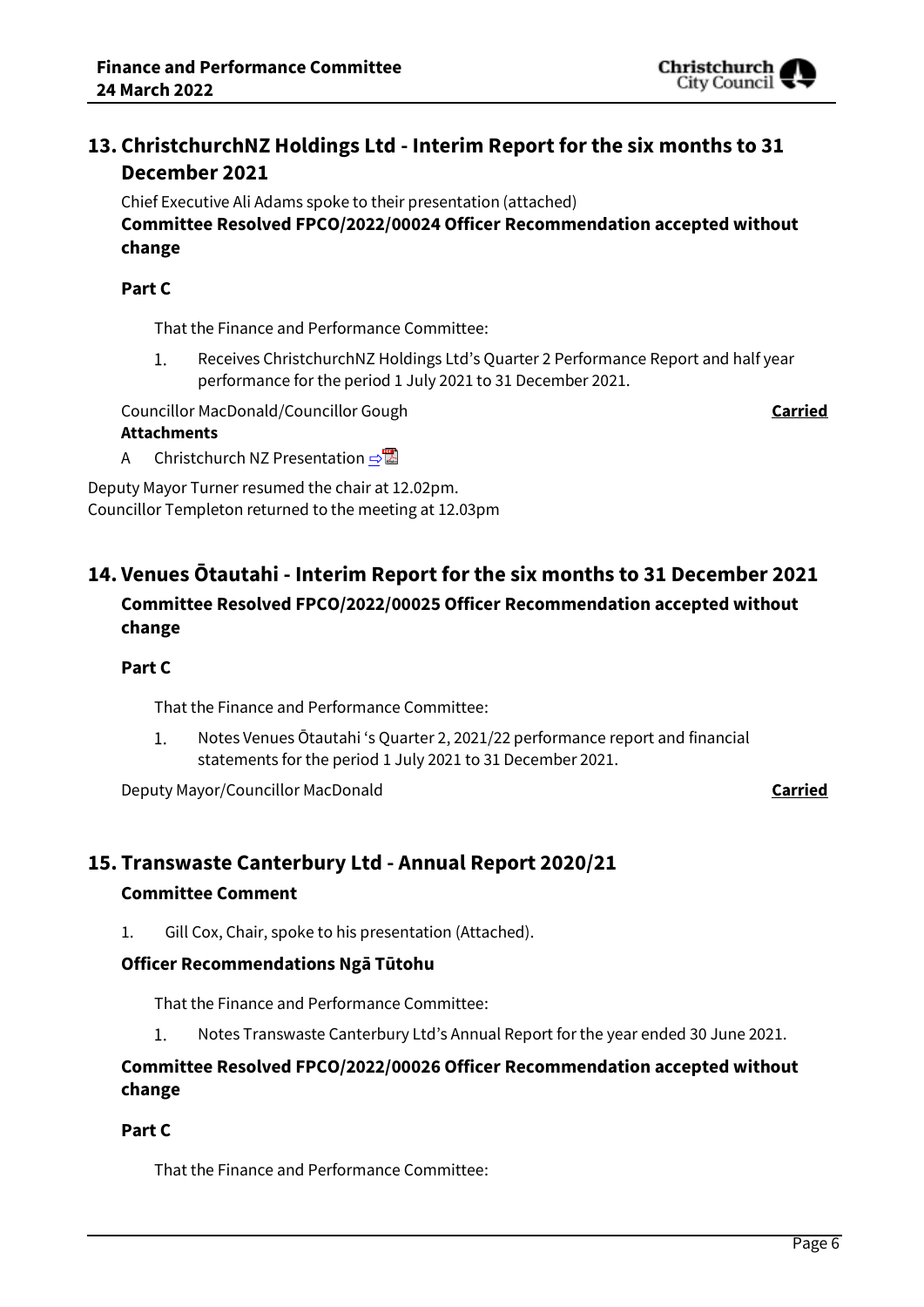

Notes Transwaste Canterbury Ltd's Annual Report for the year ended 30 June 2021. 1.

Deputy Mayor/Councillor Scandrett **Carried**

#### **Attachments**

A Transwaste Presentation ⇒

Councillor left the meeting at 1.05pm and did not return.

## **16. Riccarton Bush Trust - Performance Report for the six months to 31 December 2021 and draft Statement of Intent for 2022/23**

Trust members Bob Shearing, Bob Lineham and Shona Willis spoke to their presentation (attached).

#### **Committee Resolved FPCO/2022/00027 Officer Recommendation accepted without change**

#### **Part C**

That the Finance and Performance Committee:

- Receives Riccarton Bush Trust's half year report for the period 1 July to 31 December 1. 2021;
- $2.$ Approves an increase in the capital grant for Riccarton Bush Trust of \$53,000 in 2022/23, \$71,000 in 2023/24 and a reduction of \$8,000 in 2024/25 for the bush enhancement project;
- 3. Notes Riccarton Bush Trust's draft Statement of Intent for 2022/23 and comments to the trustees that the Council would like them to consider including in the final Statement of Intent for 2022/23 the following:
	- identification of the contribution the Riccarton Bush Trust makes to the Council's community outcomes through the delivery of its activities and services;
	- a commitment to meeting the goal of becoming net carbon neutral by 2030, and to work with Council staff to identify what is required to enable this outcome; and
	- a commitment to provide information in its statutory reporting about numbers of participants across the variety of Riccarton Bush and House offerings and providing comparisons over time as that information is compiled.

Deputy Mayor/Councillor MacDonald **Carried Attachments**

A Riccarton Bush Trust presentation  $\Rightarrow$ 

The Meeting adjourned at 1.30pm and resumed at 2.30pm.

## **17. Te Kaha Project - Elected Member Update**

### **Committee Resolved FPCO/2022/00028 Officer Recommendation accepted without change**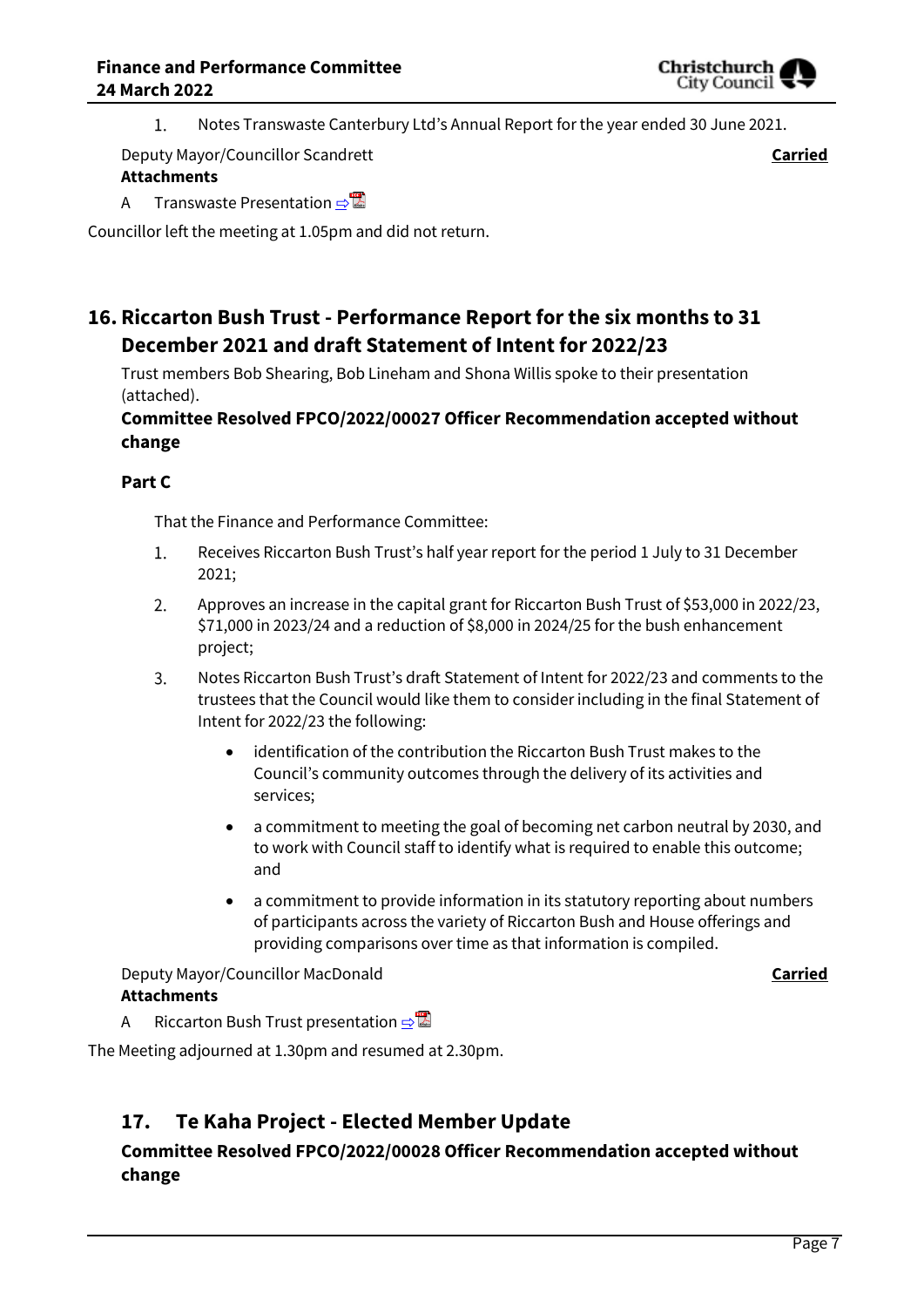

#### **Part C**

That the Finance and Performance Committee:

 $1.$ Receive the information in the Te Kaha Project Elected Members Update Report.

Deputy Mayor/Councillor MacDonald **Carried**

## **22. Request for drawdown of funds for Major Cycleway Heathcote Expressway Section 2 (Tannery to Martindales)**

#### **Committee Comment**

1. Staff were asked to update the Community Board on the timeframe for the Major Cycleway-Southern Express Route.

#### **Officer Recommendations Ngā Tūtohu**

That the Finance and Performance Committee:

- $1.$ Notes the tendered costs of constructing Major Cycleway – Heathcote Expressway Route Section 2 Tannery to Martindales are higher than previously budgeted
- $2.$ Approve the drawdown of programme funds to #23100 Major Cycleway – Heathcote Expressway (Section 2) Tannery to Martindales, from the following:
	- a. \$2,999,862 from #1987 Programme Major Cycleway Heathcote Expressway,
	- b. \$600,000 from #1983 Programme Major Cycleway Rapanui-Shag Rock, and
	- c. \$2,000,000 from #1980 Programme Major Cycleway South Express

#### **Committee Resolved FPCO/2022/00029**

#### **Part C**

That the Finance and Performance Committee:

- $1.$ Notes the tendered costs of constructing Major Cycleway – Heathcote Expressway Route Section 2 Tannery to Martindales are higher than previously budgeted.
- $2.$ Approve the drawdown of programme funds to #23100 Major Cycleway – Heathcote Expressway (Section 2) Tannery to Martindales, from the following:
	- a. \$2,999,862 from #1987 Programme Major Cycleway Heathcote Expressway,

*The division was declared carried by 12 votes to 3 votes the voting being as follows:*

*For: Deputy Mayor Turner, Mayor Dalziel, Councillor Chen, Councillor Coker, Councillor Cotter, Councillor Davidson, Councillor Donovan, Councillor Galloway, Councillor Johanson, Councillor McLellan, Councillor Scandrett and Councillor Templeton*

#### *Against: Councillor MacDonald, Councillor Keown and Councillor Mauger*

Councillor Davidson/Councillor Cotter **Carried**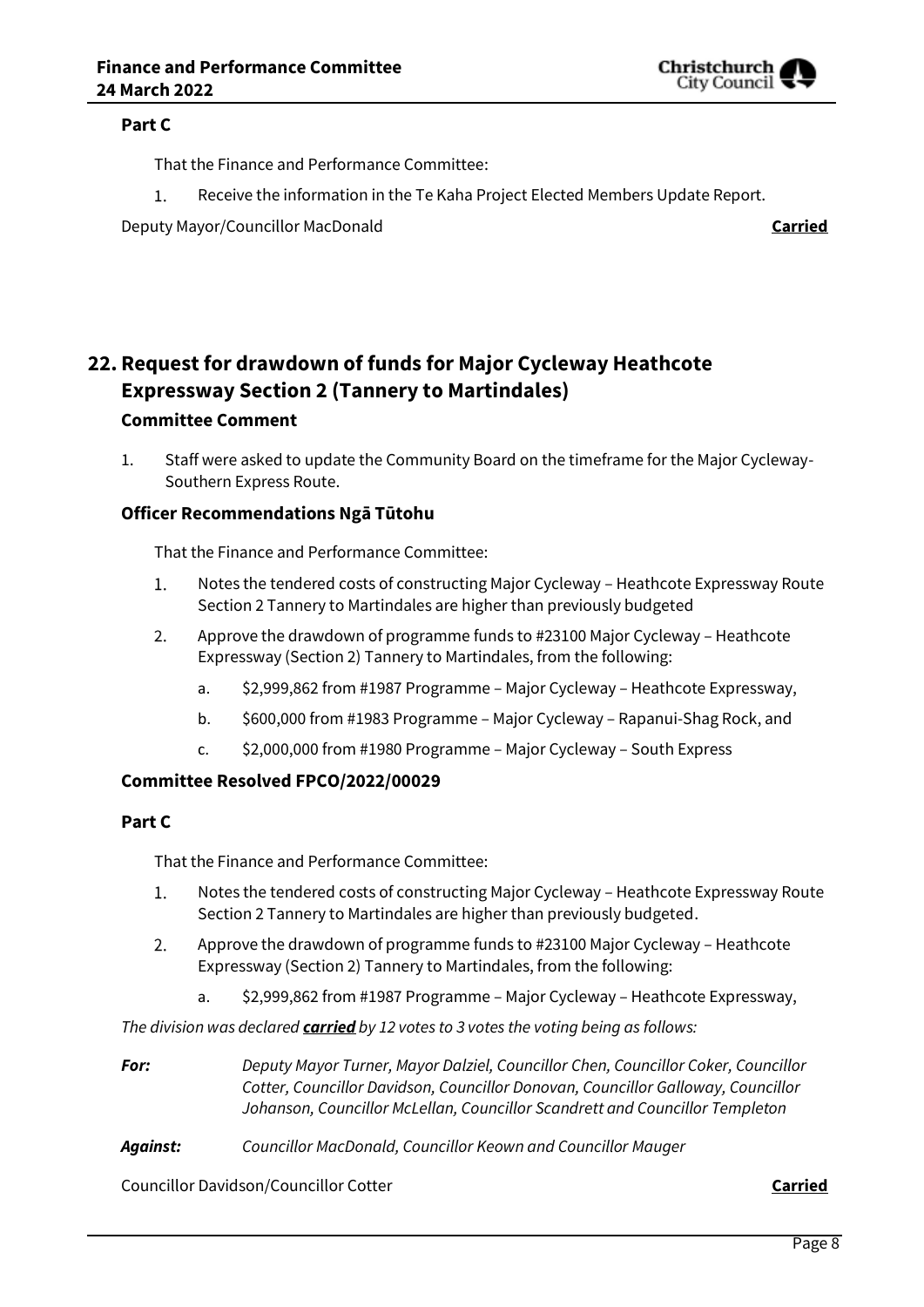#### **Committee Resolved FPCO/2022/00030**

That the Finance and Performance Committee:

- 2. Approve the drawdown of programme funds to #23100 Major Cycleway Heathcote Expressway (Section 2) Tannery to Martindales, from the following:
	- b. \$600,000 from #1983 Programme Major Cycleway Rapanui-Shag Rock, and
	- c. \$2,000,000 from #1980 Programme Major Cycleway South Express.

*The division was declared carried by 12 votes to 3 votes the voting being as follows:*

- *For: Deputy Mayor Turner, Mayor Dalziel, Councillor Chen, Councillor Coker, Councillor Cotter, Councillor Davidson, Councillor Donovan, Councillor Galloway, Councillor Johanson, Councillor McLellan, Councillor Scandrett and Councillor Templeton*
- *Against: Councillor MacDonald, Councillor Keown and Councillor Mauger*

Councillor Davidson/Councillor Cotter **Carried**

### **Committee Resolved FPCO/2022/00031**

That the Finance and Performance Committee:

3. Requests the Mayor and the Chief Executive to approach other entities, including but not limited to Waka Kotahi, to fund the additional costs.

Councillor Davidson/Councillor Cotter **Carried** Councillor Keown requested that his vote against the resolution be recorded.

## **18. Resolution to Exclude the Public**

#### **Committee Resolved FPCO/2022/00032**

#### **Part C**

That Barry Bragg, Chair of Te Kaha Project Delivery remain after the public have been excluded for Item 20 of the public excluded agenda as he has knowledge that is relevant to that item and will assist the Council.

#### **AND**

That at 4.04pm the resolution to exclude the public set out on pages 402-403 of the agenda be adopted.

Councillor Johanson requested his vote against the resolution to exclude the public be recorded.

Deputy Mayor/Councillor Chen **Carried**

#### **The public were re-admitted to the meeting at 4.27pm.**

**Karakia Whakamutunga:** Deputy Mayor Turner